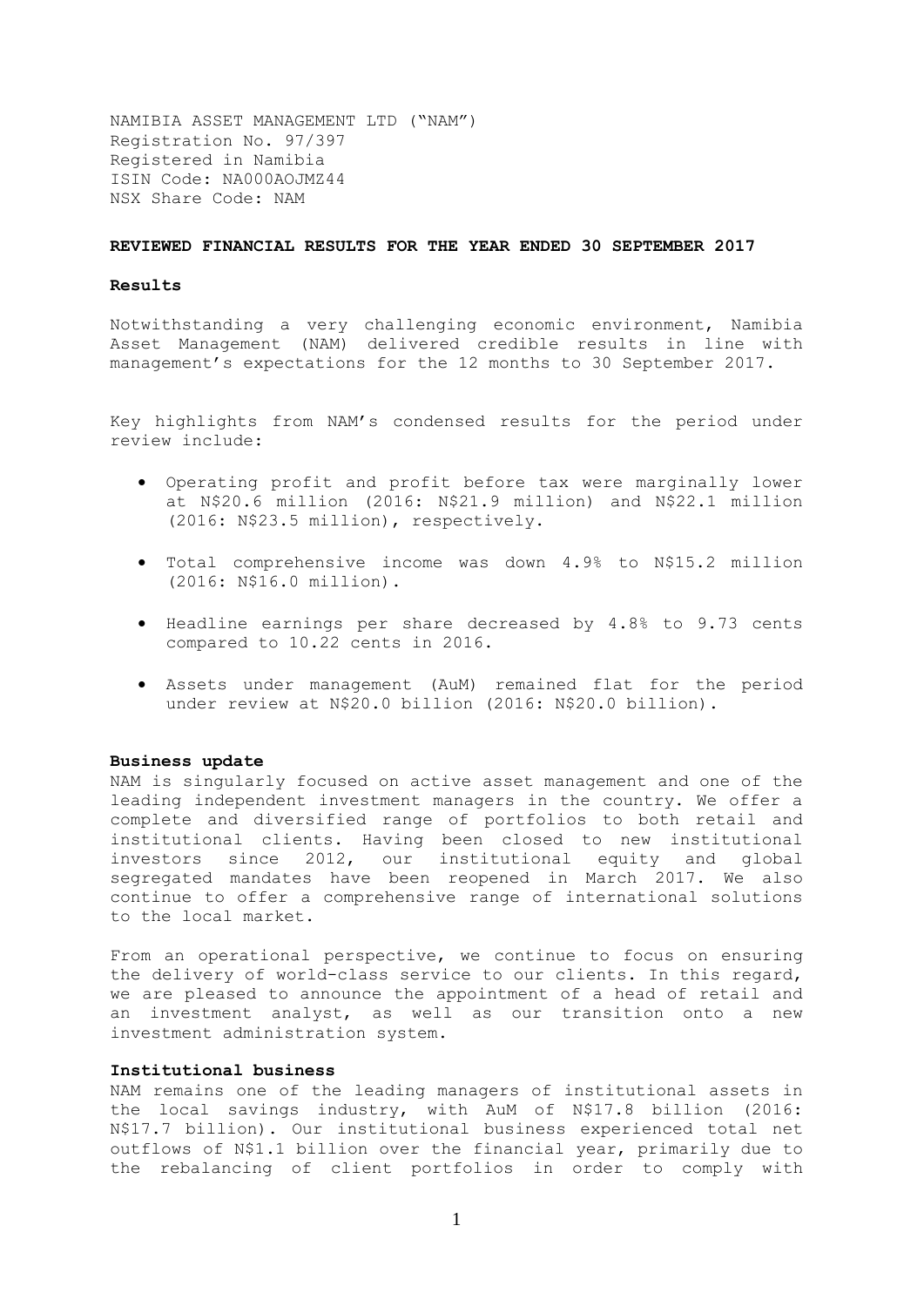regulatory requirements. The impact of these outflows have been moderated by stronger investment performance due to our portfolios being well-positioned to benefit from the strong rally in markets worldwide.

Our institutional investment track record as at 30 September 2017 shows that:

- Our global houseview portfolios have delivered annualised returns of 14.0% and 11.3% (gross of fees) over the five and ten-year periods respectively. These returns represent an outperformance of the benchmark of 0.8% and 0.7% per annum respectively.
- Our Namibian equity portfolio has delivered 23.2% per annum (gross of fees) since its launch in June 2010, lagging its benchmark return of 26.2%. Our SA equity portfolio has delivered 13.1% per annum (gross of fees) on a five-years basis and 15.6% per annum since its launch in June 2010, an annualised outperformance of its benchmark of 0.3% and 0.6% respectively.

#### **Retail Business**

Against a backdrop of tough economic conditions, our market share of retail assets saw a slight decline to 4.3% (2016: 4.6%). Notwithstanding the above, net outflows for the period were much lower compared to the prior year at N\$198 million (2016: N\$806 million). We remain one of Namibia's foremost third-party unit trust managers, with assets of N\$2.2 billion under management (2016: N\$2.3 billion).

Highlights across our fund range as at 30 September 2017 are detailed below:

- NAM Coronation Balanced Plus, our flagship retirement savings vehicle, celebrated its five-year track record with a return of 11.8% per annum (net of fees). Since inception in December 2011, it has delivered an annualised return of 11.1% (net of fees).
- NAM Coronation Capital Plus, a multi-asset medium-equity fund, has delivered 8.5% per annum (net of fees) on a five-year basis and 9.8% per annum (net of fees) since inception in November 2007.
- NAM Coronation Balanced Defensive, our lower equity conservative fund, has delivered 9.7% per annum (net of fees) on a five-year basis and 9.2% per annum (net of fees) since inception in November 2007.
- NAM Coronation Strategic Income, a multi-asset income fund, has delivered 7.6% per annum (net of fees) on a five-year basis and 7.9% (net of fees) per annum since inception in November 2007. This represents annualised outperformance of its cash benchmark by 0.8% per annum.
- NAM Coronation Money Market, an ideal solution for investors who seek an alternative to a bank deposit, has delivered 7.6% (net of fees) on a one-year basis and 7.4% (net of fees) per annum since its inception in December 2015.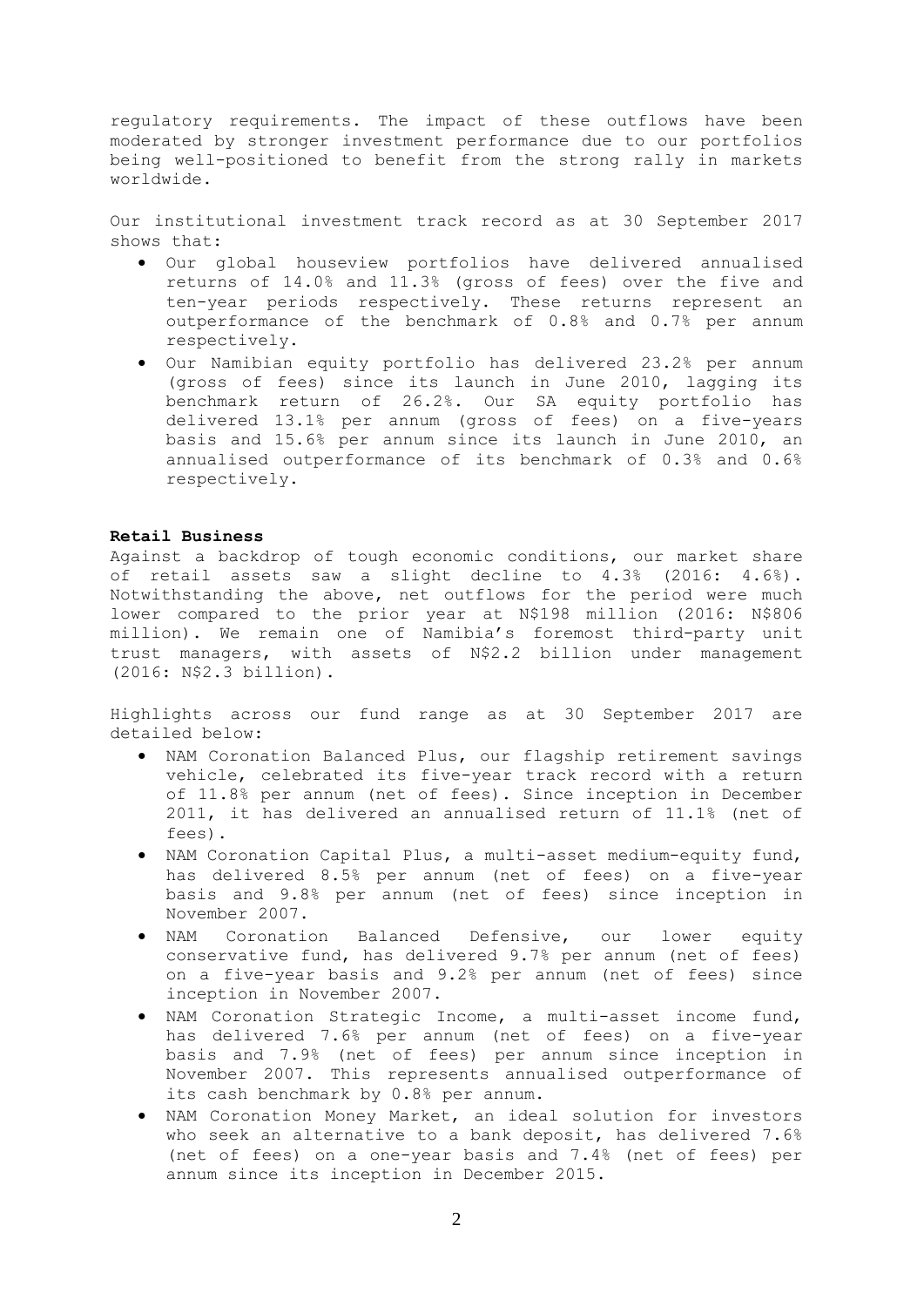### **Dividend**

The Board recommended a final dividend of 7.5 cents per ordinary share (2016: 7.5 cents per ordinary share).

The salient dates are as follows:

| Last day to trade:       | 24 November 2017 |  |
|--------------------------|------------------|--|
| Securities start trading |                  |  |
| $Ex - dividend:$         | 27 November 2017 |  |
| Record date:             | 01 December 2017 |  |
| Payment date:            | 18 December 2017 |  |
|                          |                  |  |

#### **Prospects**

We expect domestic and global economic conditions to remain tough. Coupled with regulatory interventions, this will continue to put pressure on investment returns and flows into the foreseeable future. Despite these challenges, we remain committed to delivering both superior investment performance over the long term and excellent client service.

We are positive about the re-opening of certain mandates to new clients as well as our expanded global offering. Further, we believe that our singular focus on identifying the best investment opportunities across our client portfolios will generate long-term value for all stakeholders.

**A PILLAY E EMVULA**

**CHAIRMAN CHIEF EXECUTIVE OFFICER**

06 November 2017

## **BOARD OF DIRECTORS:**

|    | A PILLAY*         | (CHAIRMAN) |                           |  |
|----|-------------------|------------|---------------------------|--|
|    |                   |            |                           |  |
|    | E EMVULA          |            | (CHIEF EXECUTIVE OFFICER) |  |
| U  | EISEB             |            | (CHIEF FINANCIAL OFFICER) |  |
|    | R G YOUNG*        |            |                           |  |
|    | B ROSSOUW         |            |                           |  |
|    | S WALTERS         |            |                           |  |
|    | E ANGULA          |            |                           |  |
|    | A RHODA*          |            |                           |  |
| T. | SHAANTKA          |            |                           |  |
|    | (* SOUTH AFRICAN) |            |                           |  |
|    |                   |            |                           |  |

# **COMPANY SECRETARY**

U EISEB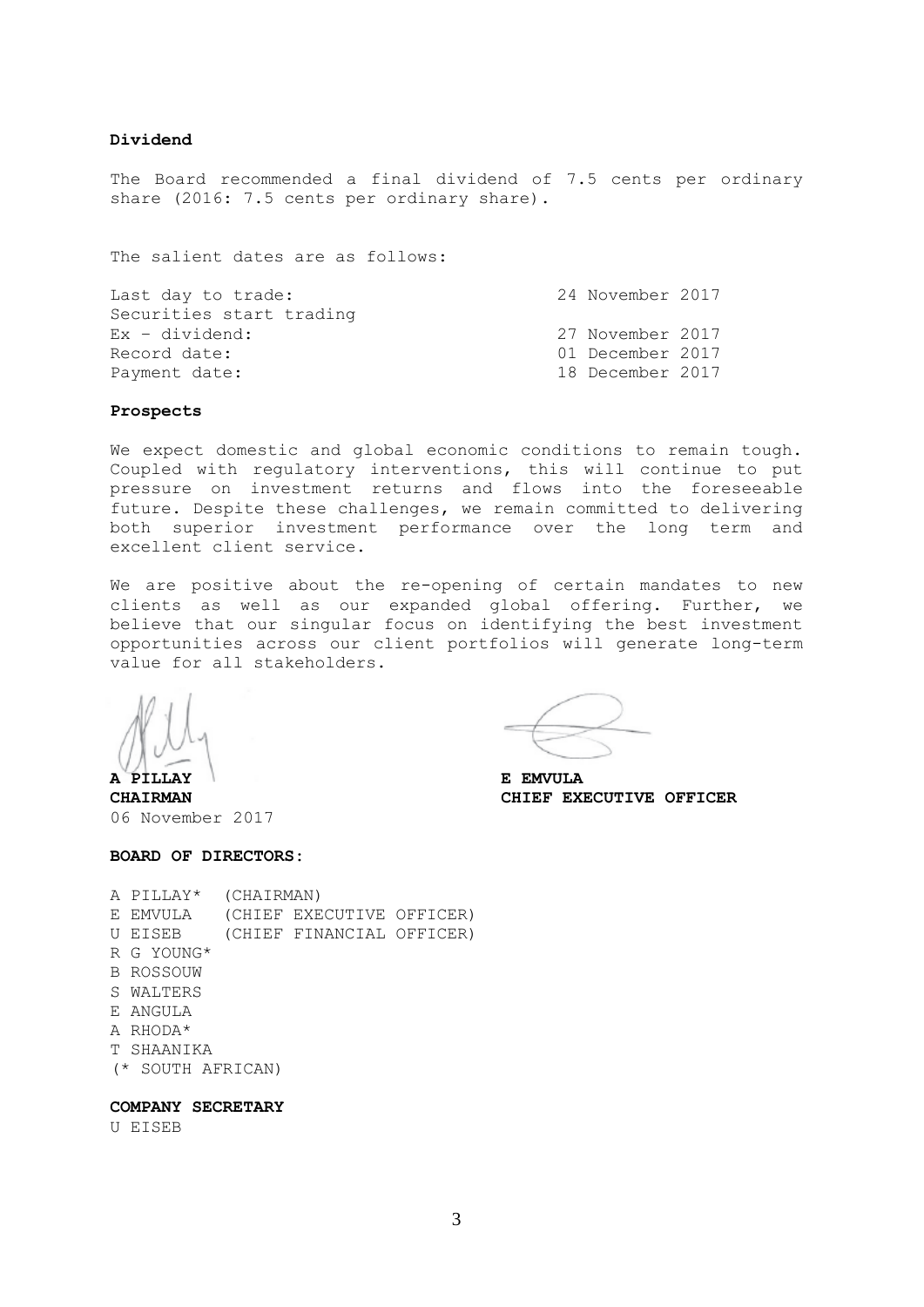#### **AUDITORS REVIEW OPINION**

The condensed group financial statements for the year ended 30 September 2017 have been reviewed by KPMG Namibia. The auditor's unqualified review conclusion is available for inspection at the Company's registered office.

# **REGISTERED OFFICE**

Unit 18, Tenbergen Village, Corner of Robert Mugabe and Lazarett Street, Windhoek

P.O. Box 23329, Windhoek, Namibia

## **AUDITORS**

KPMG Namibia Registered Accountants and Auditors Chartered Accountants (Namibia) 30 Schanzen Road, Windhoek P.O. Box 86863, Eros

#### **SPONSOR**

IJG Securities (Pty) Ltd Member of the NSX 100 Robert Mugabe Avenue Windhoek, Namibia

## **TRANSFER SECRETARIES**

Transfer Secretaries (Pty) Ltd 4 Robert Mugabe Avenue P.O. Box 2401 Windhoek, Namibia

**Release date**: 13 November 2017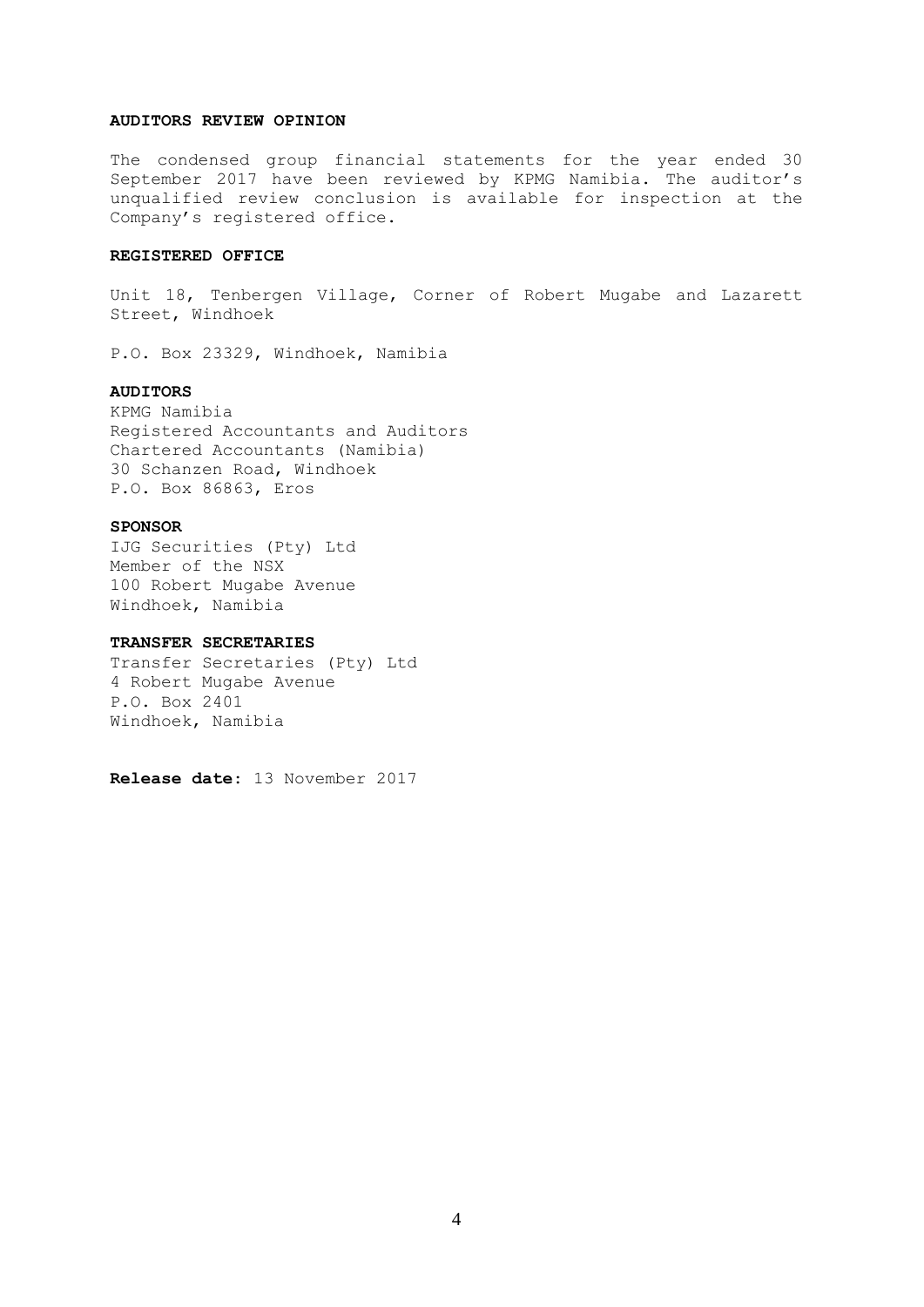# **NAMIBIA ASSET MANAGEMENT LTD**

**REVIEWED GROUP FINANCIAL STATEMENTS FOR THE YEAR ENDED 30 SEPTEMBER 2017**

# **CONDENSED GROUP STATEMENT OF COMPREHENSIVE INCOME**

|                                                                              | Reviewed                | Audited              |            |
|------------------------------------------------------------------------------|-------------------------|----------------------|------------|
|                                                                              | 30<br>September<br>2017 | 30<br>September 2016 |            |
|                                                                              |                         |                      | Change     |
|                                                                              | N\$                     | N\$                  | °          |
| Revenue                                                                      | 69 582 763              | 72 403 774           | (3.9)      |
| Other income                                                                 | 621 051                 | 272 646              | 127.8      |
| Operating expenditure                                                        | (49646090)              | $(50\ 769\ 202)$     | (2.2)      |
| Operating profit                                                             | 20 557 724              | 21 907 218           | (6.2)      |
| Finance income                                                               | 2 175 656               | 1 921 408            | 13.2       |
| Finance costs                                                                | (617 075)               | (356 022)            | 73.3       |
| Profit before tax                                                            | 22 116 305              | 23 472 604           | (5.8)      |
| Taxation                                                                     | (7 105 005)             | (7 710 783)          | (7.9)      |
| Profit attributable to<br>ordinary shareholders                              | 15 011 300              | 15 761 821           | (4.8)      |
| Other comprehensive income                                                   |                         |                      |            |
| Net change in fair value of<br>available-for-sale financial                  | 194 465                 | 224 586              | (13.4)     |
| assets<br>Other comprehensive income                                         |                         |                      |            |
| for the year (net of income                                                  | 194 465                 | 224 586              | $(13.4)$ ) |
| tax)<br>Total comprehensive income                                           |                         |                      |            |
| for the year                                                                 | 15 205 765              | 15 986 407           | (4.9)      |
| Total comprehensive income is attributable to equity holders of the<br>Group |                         |                      |            |
| EARNINGS PER SHARE (cents)                                                   |                         |                      |            |
| - Basic                                                                      | 9.73                    | 10.22                | (4.8)      |
| - Diluted                                                                    | 9.38                    | 9.81                 | (4.4)      |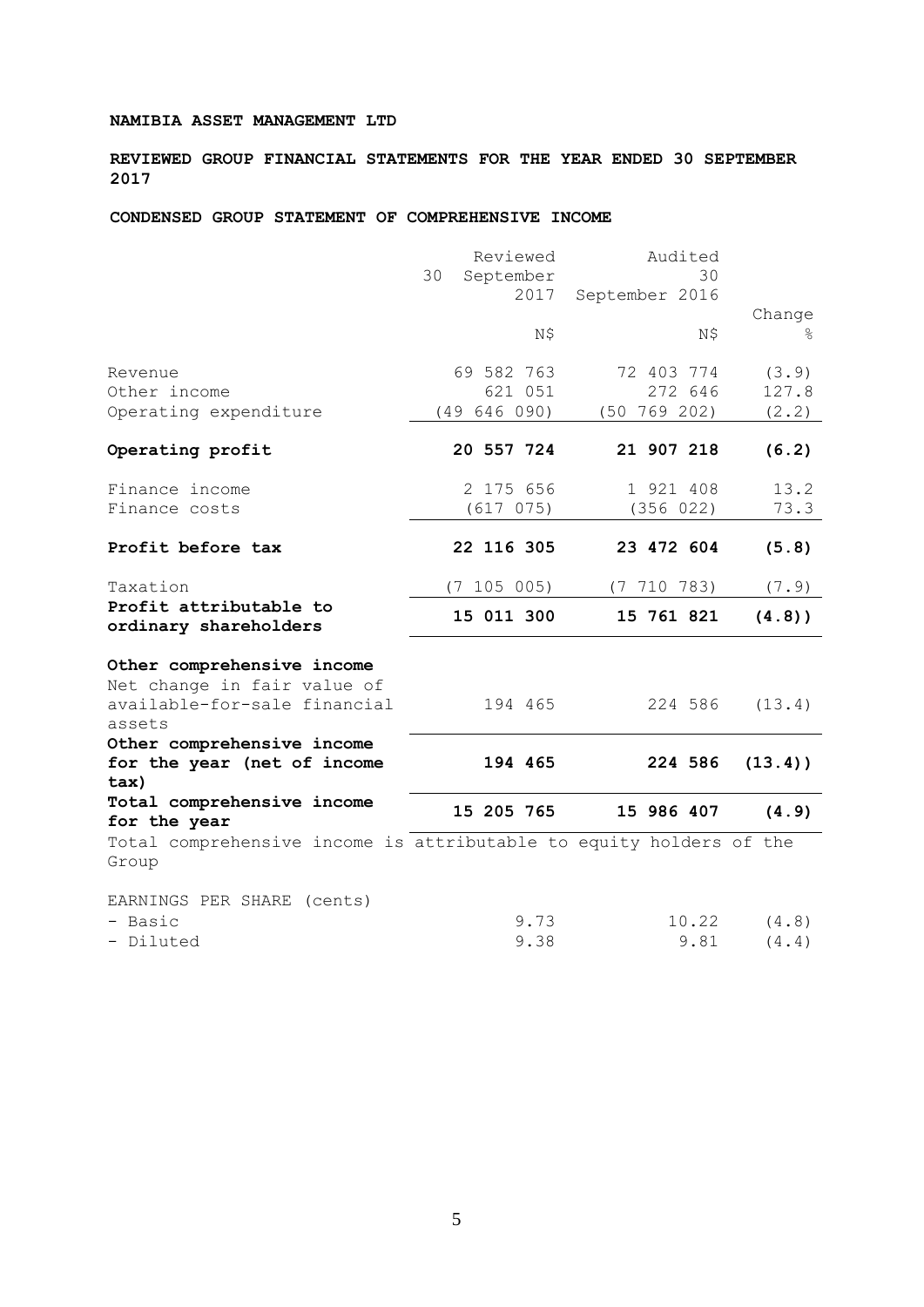# **CONDENSED GROUP STATEMENT OF FINANCIAL POSITION**

| Reviewed | Audited                   |
|----------|---------------------------|
|          | 30 September 30 September |
| 2017     | 2016                      |
| N\$      | N\$                       |
|          |                           |

**ASSETS**

| Non $-$ current assets                                        |  | 7 833 530       |    |            | 7 723 605       |
|---------------------------------------------------------------|--|-----------------|----|------------|-----------------|
|                                                               |  |                 |    |            |                 |
| Equipment                                                     |  | 905 970         |    |            | 1 002 989       |
| Intangible assets                                             |  | 6 241           |    |            | 10 628          |
| Marketable securities (note 4)                                |  | 5 000 000       |    | 5 000 000  |                 |
| Deferred tax                                                  |  | 1 921 319       |    | 1 709 988  |                 |
| Current assets                                                |  | 37 794 391      |    |            | 38 978 897      |
|                                                               |  | 3 663 338       |    | 4 532 909  |                 |
| Marketable securities (note 4)<br>Trade and other receivables |  | 11 971 535      |    |            | 12 159 239      |
| Current tax asset                                             |  | 486 933         |    |            | 746 921         |
| Cash and cash equivalents                                     |  | 21 672 585      |    |            | 21 539 828      |
|                                                               |  |                 |    |            |                 |
| <b>TOTAL ASSETS</b>                                           |  | 45 627 921      |    |            | 46 702 502      |
|                                                               |  |                 |    |            |                 |
| EQUITY AND LIABILITIES                                        |  |                 |    |            |                 |
| TOTAL EQUITY                                                  |  | 24 445 236      |    |            | 23 198 739      |
| Issued capital and share premium                              |  | 3 794 152       |    |            | 3 794 152       |
| Reserve for own shares                                        |  | $(9\;579\;250)$ |    |            | $(9\ 579\ 250)$ |
| Share based payment reserve                                   |  | 2 518 532       |    | 1 852 370  |                 |
| Fair value reserve                                            |  | 1 851 919       |    | 1 657 454  |                 |
| Retained earnings                                             |  | 25 859 883      |    | 25 474 013 |                 |
|                                                               |  |                 |    |            |                 |
| <b>LIABILITIES</b>                                            |  | 21 182 685      |    |            | 23 503 763      |
|                                                               |  |                 |    |            |                 |
| Long-term liabilities                                         |  | 7 318 415       |    |            | 8 756 022       |
|                                                               |  |                 |    |            |                 |
| Interest bearing liabilities (note 5)                         |  | 7 318 415       |    | 8 756 022  |                 |
| Current liabilities                                           |  | 13 864 270      |    |            | 14 747 741      |
|                                                               |  |                 |    |            |                 |
| Shareholders for dividend                                     |  | 103 592         |    |            | 368 192         |
| Trade and other payables                                      |  | 13 760 678      |    |            | 14 379 549      |
| TOTAL EQUITY AND LIABILITIES                                  |  | 45 627 921      | 46 |            | 702 502         |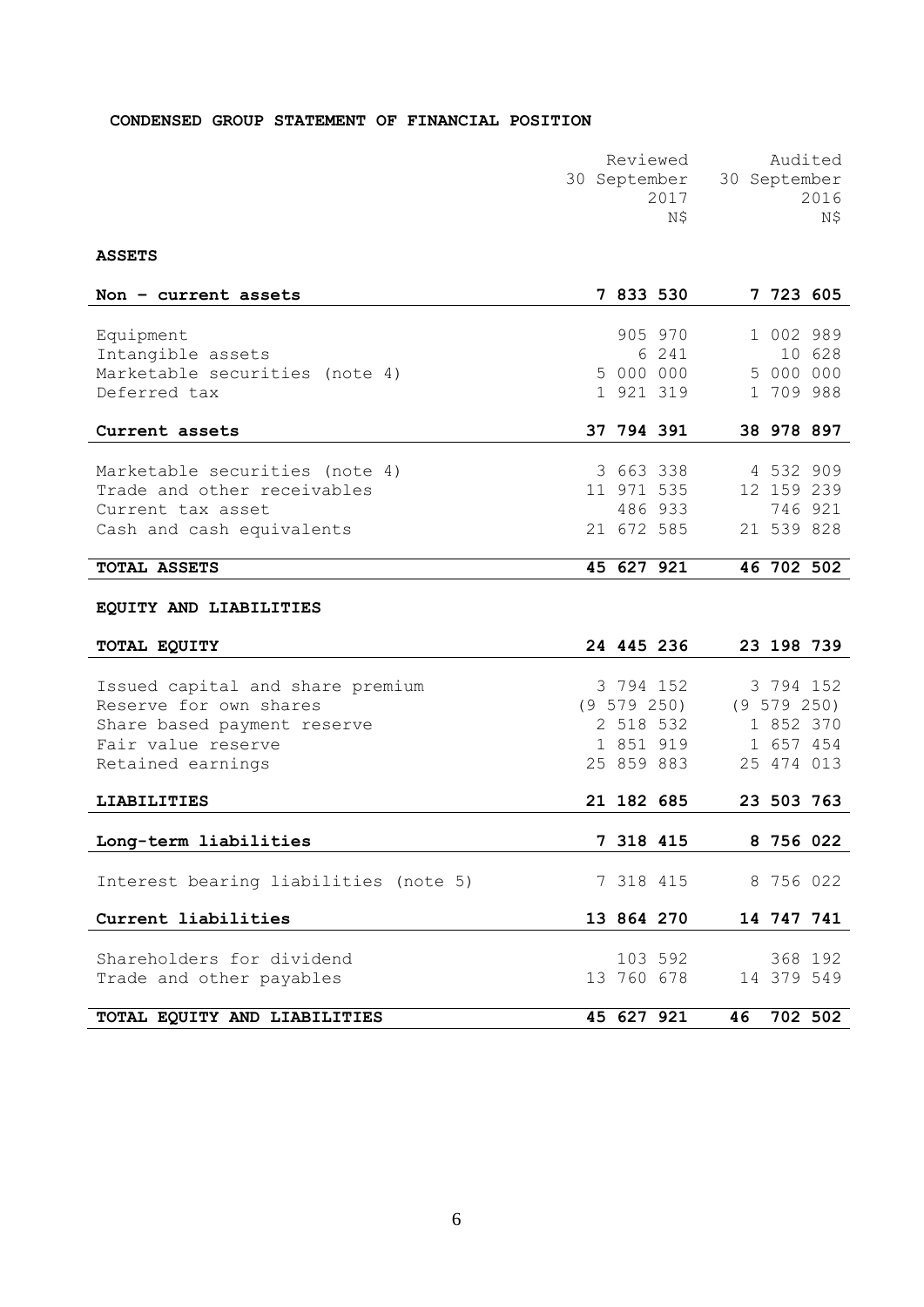# **CONDENSED GROUP STATEMENT OF CHANGES IN EQUITY**

|                                                          | Ordinary  |                          |              | Share<br>based | Reserve         | Fair              |                  |
|----------------------------------------------------------|-----------|--------------------------|--------------|----------------|-----------------|-------------------|------------------|
|                                                          | share     | Share                    | Retained     | Payment        | for own         | Value             |                  |
| Reviewed                                                 | capital   | premium                  | earnings     | Reserve        | Shares          | Reserve           | Total            |
|                                                          | N\$       | N\$                      | N\$          | N\$            | N\$             | N\$               | N\$              |
| 01<br>Balance<br>at<br>as<br>October 2015 (audited)      | 1 962 300 | 2 251 860                | 24 612 741   | 1 435 154      | (1 599 258)     | 1 432 868         | 30 095 665       |
| Comprehensive<br>income<br>for the year                  | -         | -                        | 15 761 821   |                |                 | 224 586           | 15 986 407       |
| Profit for the year                                      | ÷         | $\overline{\phantom{a}}$ | 15 761 821   | $\equiv$       | $\equiv$        | $\equiv$          | 15 761 821       |
| Other<br>comprehensive<br>income for the year            |           | $\overline{\phantom{0}}$ |              |                |                 | 224 586           | 224 586          |
| Transactions<br>with                                     |           |                          |              |                |                 |                   |                  |
| recorded<br>owners                                       | (420 008) |                          | (14 900 549) | 417 216        | (7979992)       |                   | $-$ (22 883 333) |
| directly to equity                                       |           |                          |              |                |                 |                   |                  |
| Dividends<br>paid<br>to<br>equity holders                |           |                          | (14 900 549) |                |                 |                   | (14 900 549)     |
| Acquisition<br>of<br>NAM<br>shares by the Orban          | (420 008) |                          |              |                | (7979992)       |                   | (8 400 000)      |
| Street Trust<br>Share based payments                     |           |                          |              | 417 216        |                 |                   | 417 216          |
| 30<br>Balance<br>at<br>as<br>September<br>2016 (audited) | 1 542 292 | 2 251 860                | 25 474 013   | 1 852 370      | $(9\ 579\ 250)$ | 1 657 454         | 23 198 739       |
| Comprehensive<br>income<br>for the year                  |           |                          | 15 011 300   |                |                 | 194 465           | 15 205 765       |
| Profit for the year                                      |           | -                        | 15 011 300   |                |                 |                   | 15 011 300       |
| Other<br>comprehensive<br>income for the year            |           |                          |              |                |                 | 194 465           | 194 465          |
| with<br>Transactions                                     |           |                          |              |                |                 |                   |                  |
| recorded<br>owners                                       |           |                          | (14 625 430) | 666 162        |                 |                   | $-$ (13 959 268) |
| directly to equity                                       |           |                          |              |                |                 |                   |                  |
| Dividends<br>paid<br>to                                  |           |                          |              |                |                 |                   |                  |
| equity holders                                           |           | $\overline{\phantom{0}}$ | (14 625 430) |                |                 | $\qquad \qquad -$ | (14 625 430)     |
| Share based payments                                     |           |                          |              | 666 162        |                 |                   | 666 162          |
| Balance<br>30<br>as<br>at                                |           |                          |              |                |                 |                   |                  |
| September<br>2017 (reviewed)                             | 1 542 292 | 2 251 860                | 25 859 883   | 2 518 532      | $(9\ 579\ 250)$ | 1 851 919         | 24 445 236       |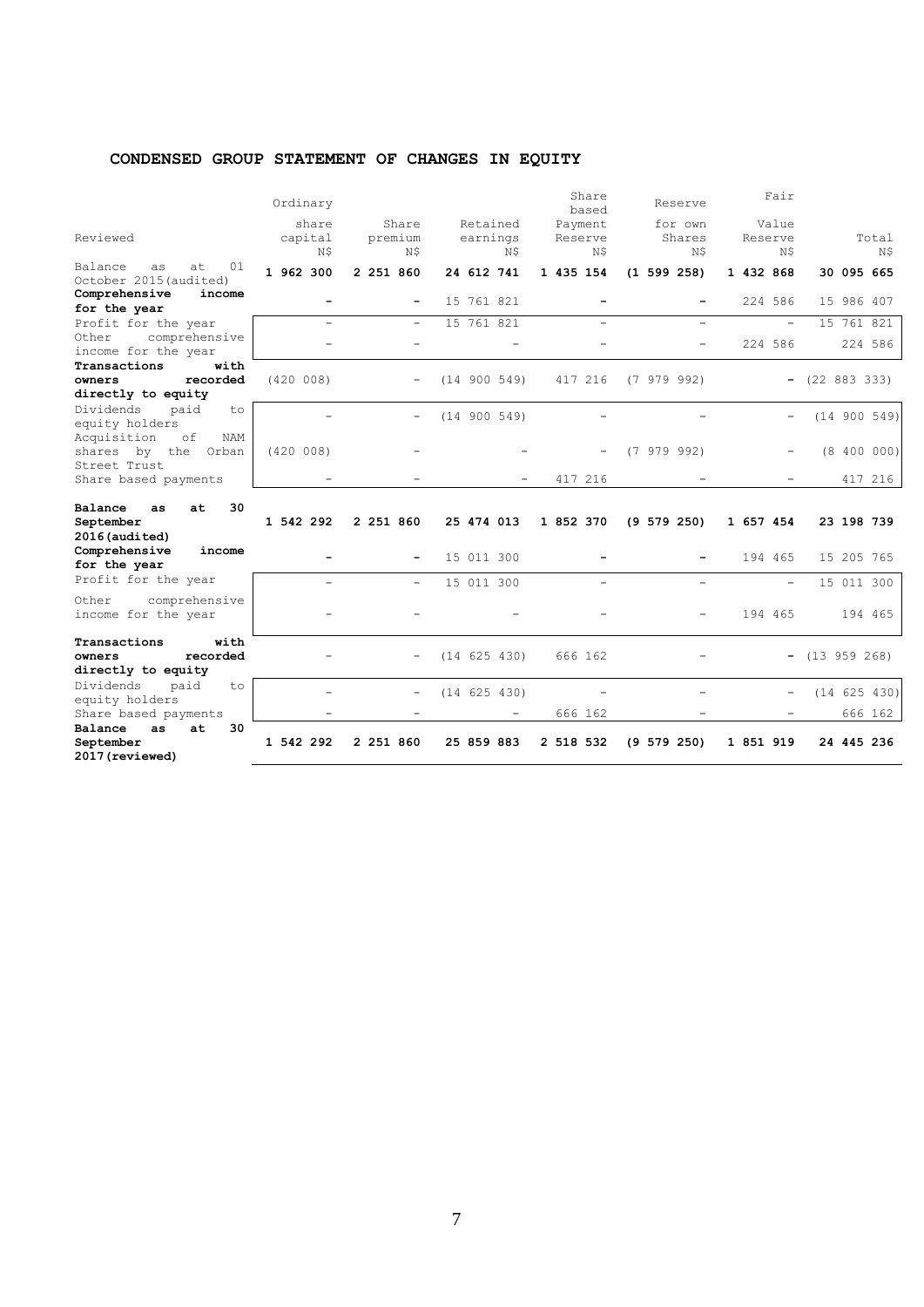# **CONDENSED GROUP STATEMENT OF CASH FLOWS**

|                                                                                                                                                                              | Reviewed<br>30 September<br>2017<br>Ν\$      | Audited<br>30 September<br>2016<br>N\$           |
|------------------------------------------------------------------------------------------------------------------------------------------------------------------------------|----------------------------------------------|--------------------------------------------------|
| Cash flows from operating activities                                                                                                                                         |                                              |                                                  |
| Cash generated by operations                                                                                                                                                 | 21 055 740                                   | 8 565 633                                        |
| Finance income<br>Income taxes paid<br>Dividends paid                                                                                                                        | 1 807 499<br>(7 056 348)<br>$(14\ 890\ 030)$ | 1 508 662<br>(8 299 586)<br>(14 837 804)         |
| Net cash flows from operating activities                                                                                                                                     | 916 861                                      | (13 063 095)                                     |
| Cash flow from investing activities                                                                                                                                          |                                              |                                                  |
| Acquisitions<br>equipment to maintain<br>оf<br>operations<br>Proceeds from sale of equipment<br>Marketable securities - (investments)<br>Marketable securities - withdrawals | (161 614)<br>(2, 390, 900)<br>3 823 093      | (957 354)<br>3 800<br>(23 402 340)<br>23 633 873 |
| Net cash flows from investing activities                                                                                                                                     | 1 270 579                                    | (722 021)                                        |
| Cash flows from financing activities                                                                                                                                         |                                              |                                                  |
| Repayment<br>of<br>interest-bearing borrowings<br>(note 5)<br>Interest paid on interest-bearing borrowings<br>(note 5)                                                       | $(1\ 579\ 335)$<br>(475 348)                 |                                                  |
| Net cash flows from financing activities                                                                                                                                     | (2 054 683)                                  |                                                  |
| Net movement in cash and cash equivalents                                                                                                                                    | 132 757                                      | $(13\ 785\ 116)$                                 |
| Cash and cash equivalents at the beginning<br>of the year                                                                                                                    | 21 539 828                                   | 35 324 944                                       |
| Cash and cash equivalents at the end of the<br>year                                                                                                                          | 21 672 585                                   | 21 539 828                                       |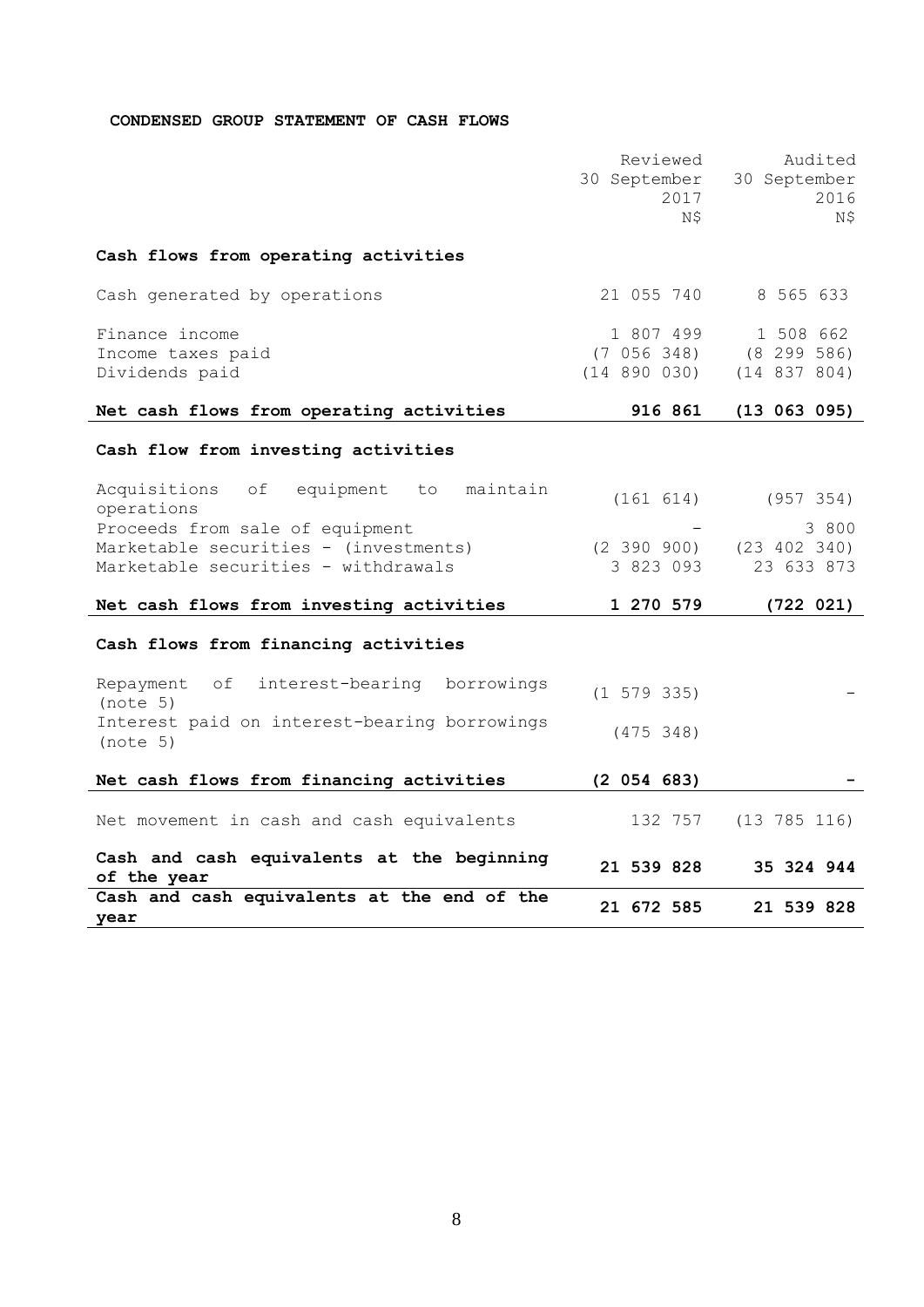#### **NOTES TO THE GROUP FINANCIAL STATEMENTS**

## **1. Reporting entity**

Namibia Asset Management Ltd (the "Company") is a Company incorporated in Namibia (Registration number: 97/397). The condensed group financial statements for the year ended 30 September 2017 comprise the Company, its subsidiary and other controlled entities, together referred to as the "Group"

### **2. Statement of compliance**

The condensed group financial statements have been prepared in accordance with International Financial Reporting Standard IAS 34: Interim Financial Reporting and in the manner required by the Companies Act 28 of 2004.

The condensed group financial statements were approved by the Board of Directors on 06 November 2017.

#### **3. Significant accounting policies**

The accounting policies applied by the Group in these condensed group financial statements are the same as those applied by the Group in its full group financial statements as at and for the year ended 30 September 2016.

### **4. Marketable securities**

Marketable securities includes statutory investments as well as the investment of excess cash into the Group's unit trust funds. These investments are classified as level one financial instruments as their carrying values are based on quoted prices in active markets for identical assets.

#### **5. Interest- bearing liabilities**

The interest bearing liabilities pertain to the acquisition of shares from Coronation Investment Managers SA by the Orban Street Trust, a controlled entity of NAM. The loan is repayable with any dividends that accrue on the 16 000 000 shares acquired as well as 30% of the dividends that accrue on the pre-existing 26 000 800 shares. The repayment would first be applied to any accrued interest and thereafter to the capital balance. The loan attracts interest at the prime rate of Nedbank South Africa less 200 basis points. The 16 000 000 shares are held as security against the loan amount until the loan and attributable interest is fully settled.